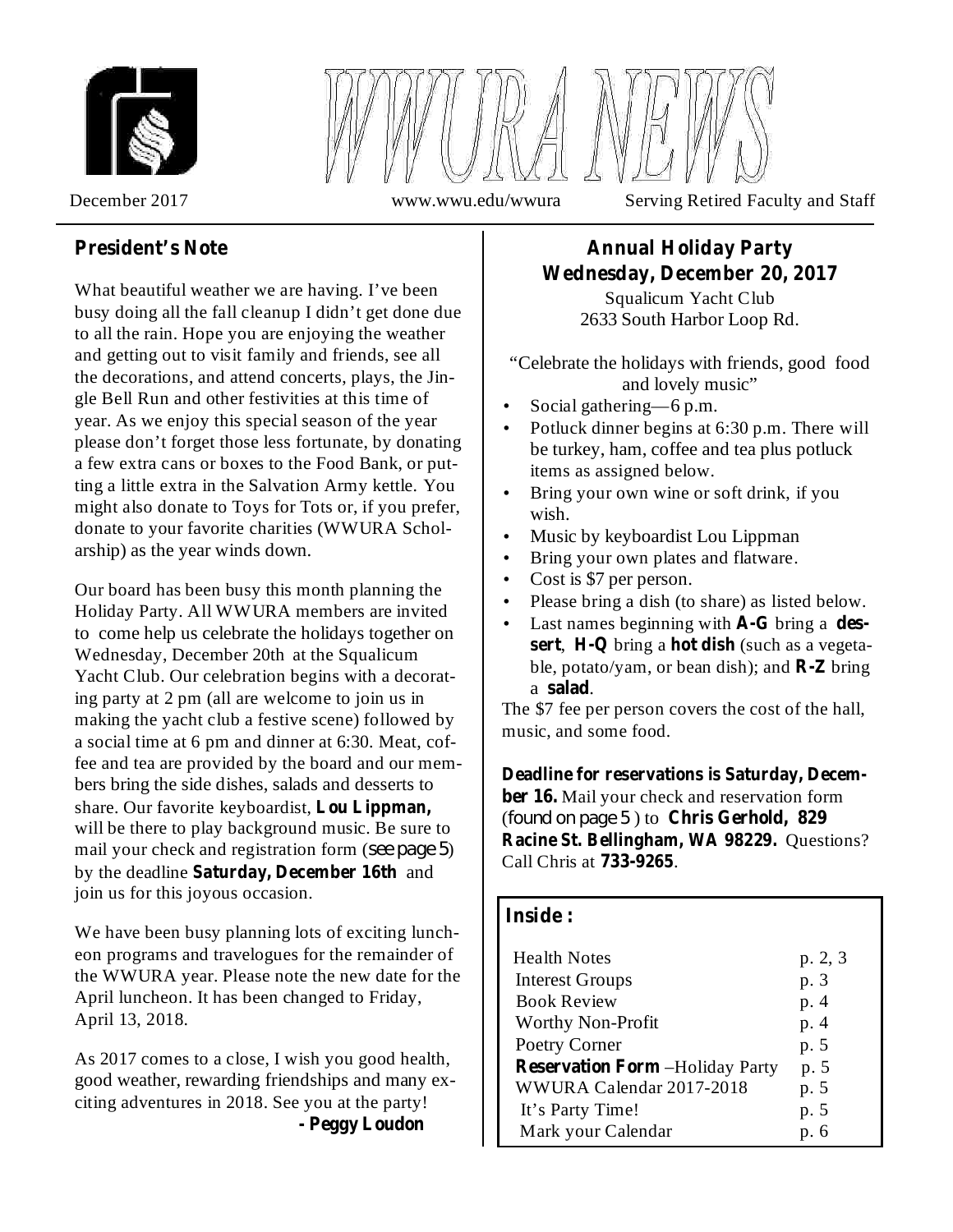#### **December 2017 Health Notes by Evelyn Ames**

*Change December Blues to December Cheer!*



As a noun, blues is defined as melancholy, depressed spirits, despondency (e.g., rainy days make me feel blue). Cheer as a verb or noun is to shout for joy or encouragement, to give support, or to inject optimism in a gloomy season! We all have those "blah" days or days when we feel out of sorts. But why do they happen and what can we do about them?

Some reasons why we feel out of sorts!

- process a chemical called *galanin* makes some of us less resilient and able to bounce back after dif-• Brain chemicals: Some of us have brains that are more sensitive to the effects of stress. "Proceedings of the National Academy of Sciences suggests that differences in the way our brain's ficult experiences."
- Weather: Less sunshine in winter months can lead people, some more than others, to feeling blue. Those who experience seasonal affective disorder may incur full-blown depression which may result in changes in sleep, appetite, and motivation.
- Insufficient levels of Vitamin D. Lack of exposure to sunshine, inadequate diet, or lessened ability to process vitamin D from sunshine or food affect one's mood.
- Expectations of events/happenings in our lives. Expecting fair or special treatment all the time or expecting everything to stay the same is a recipe for disappointment. Broaden your outlook and focus on the good things and experiences that have happened to you.
- Negative thinking patterns. Researchers suggest that "prolonged stress in childhood can make our brains less interconnected and resilient." When our brains get "stuck" in negative thinking patterns we become less able to change tracks and have less time for recovery and less able to bounce back. Sitting around brooding about disappointments leads to loss of motivation and action.
- The inner critic! "Do you have a critical inner voice constantly judging and criticizing everything you do, especially when things don't go your way? The inner critic compounds the effect of anything negative in your life by blaming you for it."
- Loneliness. Human brains are wired to be social. "Research using MRI brain scans shows that even minor social rejection lights up the same areas of our brains as physical pain. Feeling left out, rejected, or excluded makes us sad and can also lead to rumination about what is wrong with us that further darkens our moods."

**\* \*** Put a smile on your face! Focus your brain each morning on the good things and tasks to do each day. \*Think before criticizing or writing a negative note! \*Say positive things to yourself! \*Regulate criticism by ignoring peoples unwanted negative comments about you. \*Enjoy the company of friends and neighbors. \* Create or try something new or look at diverse ways to overcome problems. \* Admit the truth! \*Focus on memories! \*Review your daily/weekly schedule and consider taking a time-out or Consider the following suggestions as ways of helping you become cheerful and to act cheerfully!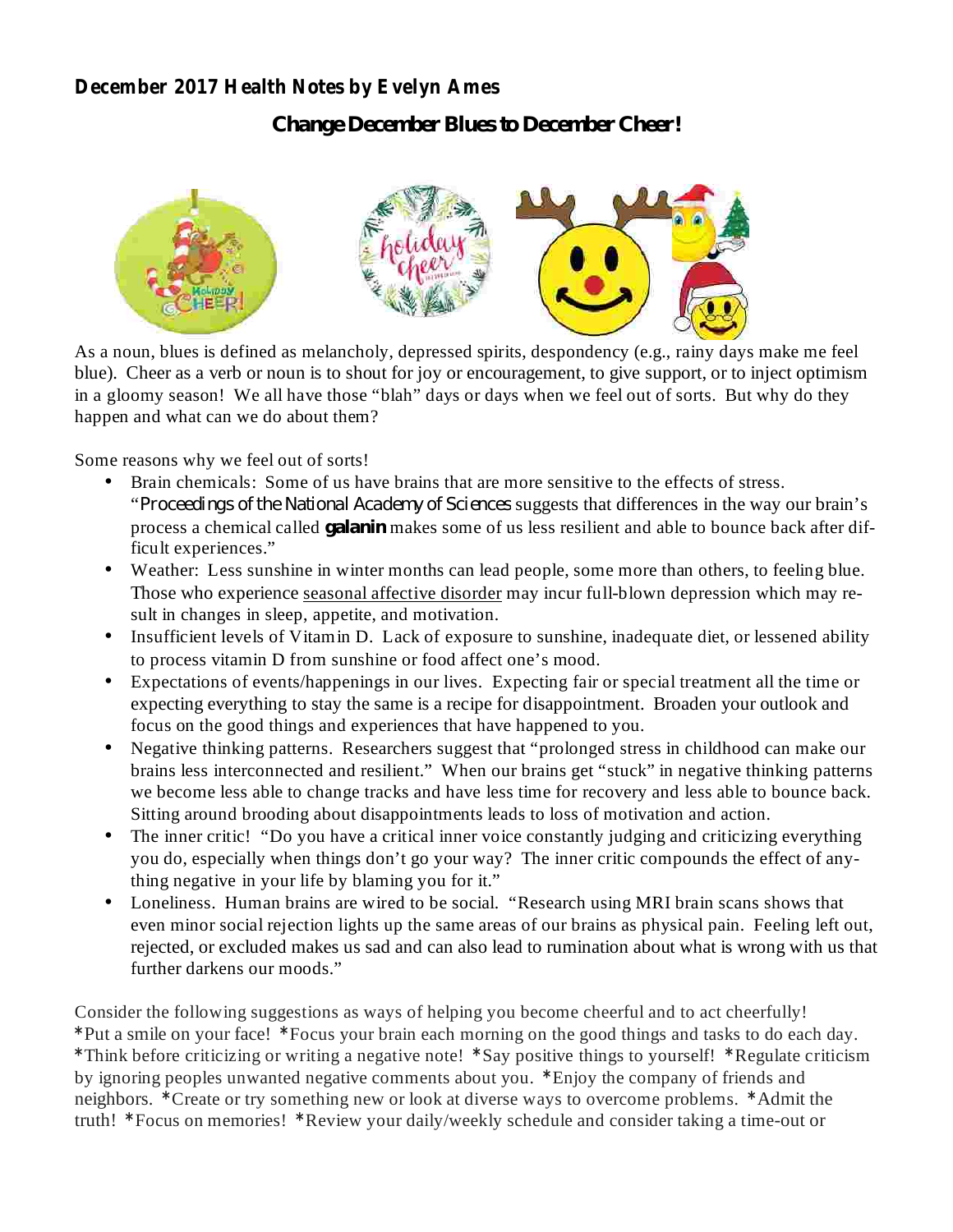### **Health Notes,** cont'd

respite. \*Practice gratitude (say thanks) and patience, especially when driving during this time of year or even when waiting in a checkout line. \*Meditate, breathe, or pray to ponder the goodness of life. \*Let go of past negativity or stop worrying about the future and focus on the here and now. \*Be kind to yourself! \*Give someone a hug! \*Take a long walk! \*Do some muscle stretches. \*Stand up straight (you would be amazed how it can perk you up) and walk with a "bounce" in your stride!

**\* \*** Bake cookies or a cake and enjoy them! Rely on yourself rather than others to bring cheer into your life! **\* \*** Buy yourself a ticket to a movie or concert! Always remember that happiness comes from within! **Sources:**

http://www.drchristinahibbert.com/be-of-good-cheer-12-ways-to-become-more-cheerful/ https://www.mindinspirations.com/2008/03/20/10-ways-to-stay-cheerful-and-have-a-stress-free-life/ https://www.psychologytoday.com/blog/the-mindful-self-express/201411/10-scientific-reasons-you-refeeling-depressed.

### **DECEMBER 2017 INTEREST GROUPS**

If you are interested in one of the groups please call or email the contact person.

**BOOK GROUP** --Donna Moore, 360-733-5769 dfmoore12@gmail.com

December 19th meeting will be our annual party and will be at Suzanne Krogh's home, 402 Boulevard #103 at noon. Please bring something to share for lunch and suggestions for books for the year. There is parking for 8 cars in the front and on the side.

**BRIDGE GROUP** —The bridge group will not meet in December, but will resume in January. Caryl Hinckley 360-739-1036 carylchinckley@hotmail.com

We are looking for a few more bridge players. If you would like to join our friendly, fun bridge group, please call Caryl and let her know.

**INFORMAL DINING --** Janet Berg, 360-733-4654, janetlila@hotmail.com Informal dining has started!

**OPERA GROUP**--Evelyn Ames, 360-734-3184, evelyn.ames@wwu.edu Contact Evelyn if you want information about scheduled dates and locations for the Metropolitan Opera and Skagit Opera. Met HD: January 27, 2018 a new productin of *Tosca*Web site for The MET HD: https://www.metopera.org/Season/In-Cinemas/. Skagit Opera: http://skagitopera.org/performances/ (now Pacific Northwest Opera) Web site for Vancouver Opera: https://www.vancouveropera.ca/ Seattle Opera: https://www.seattleopera.org/ Pacific Opera Victoria: http://www.pov.bc.ca/

**PLAY READING**—Margaret Woll, 360-734-8427, mhildeb408@aol.com We will not meet in December. We will resume in January 2018 and will start reading The Crucible by Arthur Miller.

**WRITER'S GROUP -** Troy Faith Ward, 425-299-4924, ron.ward740@gmail.com Meets twice a month. The groups are kept small so there is time for reading and critiquing each other's work.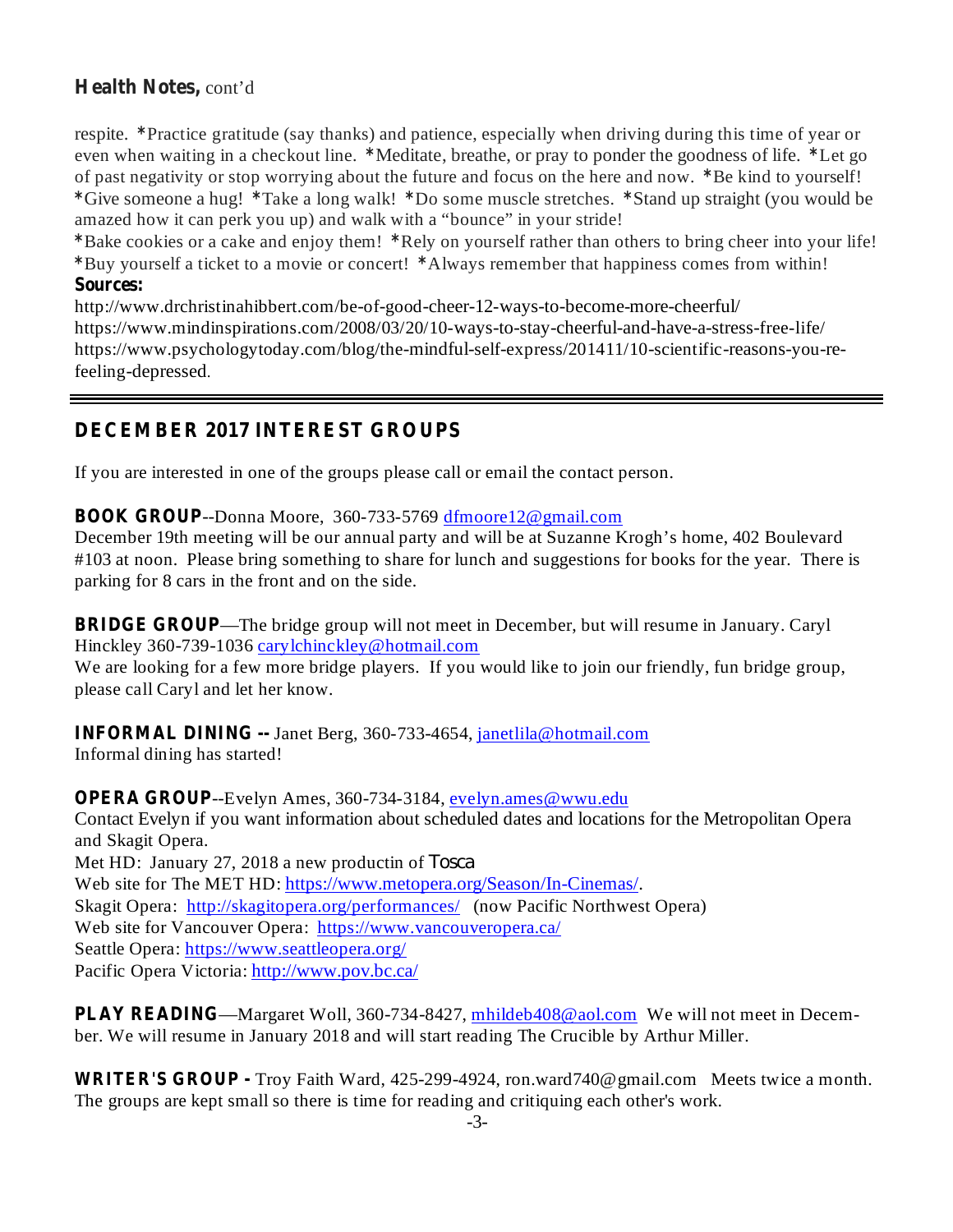### **A Gentleman in Moscow by Amor Towles: A Review**

This beautifully conceived and beautifully written novel is a constant delight, in spite of its 462 page length. Its central character, Count Alexander Ilyich Rostov, having been a pre-revolutionary hero, is sentenced to house arrest in the Hotel Metropol, grand hotel in the center of Moscow. He makes the best of it by being a gentleman, polite, polished, urbane, kind, an esthete, looking at his world with fascination and a dash of irony.

He needs those qualities. Immediately after sentencing he is removed from his luxury apartment and shunted to cramped and dingy servant quarters on the top floor. If he leaves the hotel, he is to be summarily shot. So he makes the Metropol his world, aided in this project by Nina, a young girl who has a lively curiosity about life and a master key to all the rooms in the hotel. Count and girl amuse themselves by exploring.

After a while, it appears that the Count must take part in the work of running the place. He becomes a waiter at the Boyarsky, legendary restaurant in the Metropol where his taste for proper serving transforms his work from tedium to artistry. Exquisitely aware of the importance of seating arrangements, the Count reminds us that "if Paris had not been seated next to Helen" the Trojan would not have happened. The Count lives through, survives the most brutal times of the Soviet domination—the strife-torn Twenties, the Thirties with the starvation of Ukraine and the political purges, the Second World War—with his humanity, polish, kindness, and gentleness all intact. Towles' writing reminds one reviewer of the gentle irony of Alexander McCall Smith.

Both hero and writer, Count and Towles' narrator are gentle souls with enough distance to look with sly affection on the world they inhabit. It is the Count gentlemanly qualities that allow him to survive and enjoy. I think you will like this book.



#### **Bob McDonnell** -

#### **Worthy Non-Profit – Make a Wish Foundation**

In this season of giving, it seems right and just to highlight the Make A Wish Foundation, whose goal is the provide a joy-giving, soul-lifting experience to children with a life-threatening medical condition. It operates out of headquarters in Phoenix, Arizona, and has provided 15,300 wishes this past year. It grew out of the experience of the adults who provided 6 year old Christopher Greicius with his wish of becoming a police officer. In his wished experience, Chris wore a custom made police uniform, was sworn in as Arizona's first honorary Public Safety officer, spent a day as a police officer, and rode in a police helicopter. Shortly after his day, Chris died of leukemia. A video is available on the Web.

John Cena, a pro wrestler, is the most prolific grantor of wishes at more than 500. Justin Bieber has volunteered in providing more than 250 wishes. Chi Omega, national women's sorority, has raised more than 14 million dollars for Make a Wish since 2001. There is a Make A Wish office in Seattle.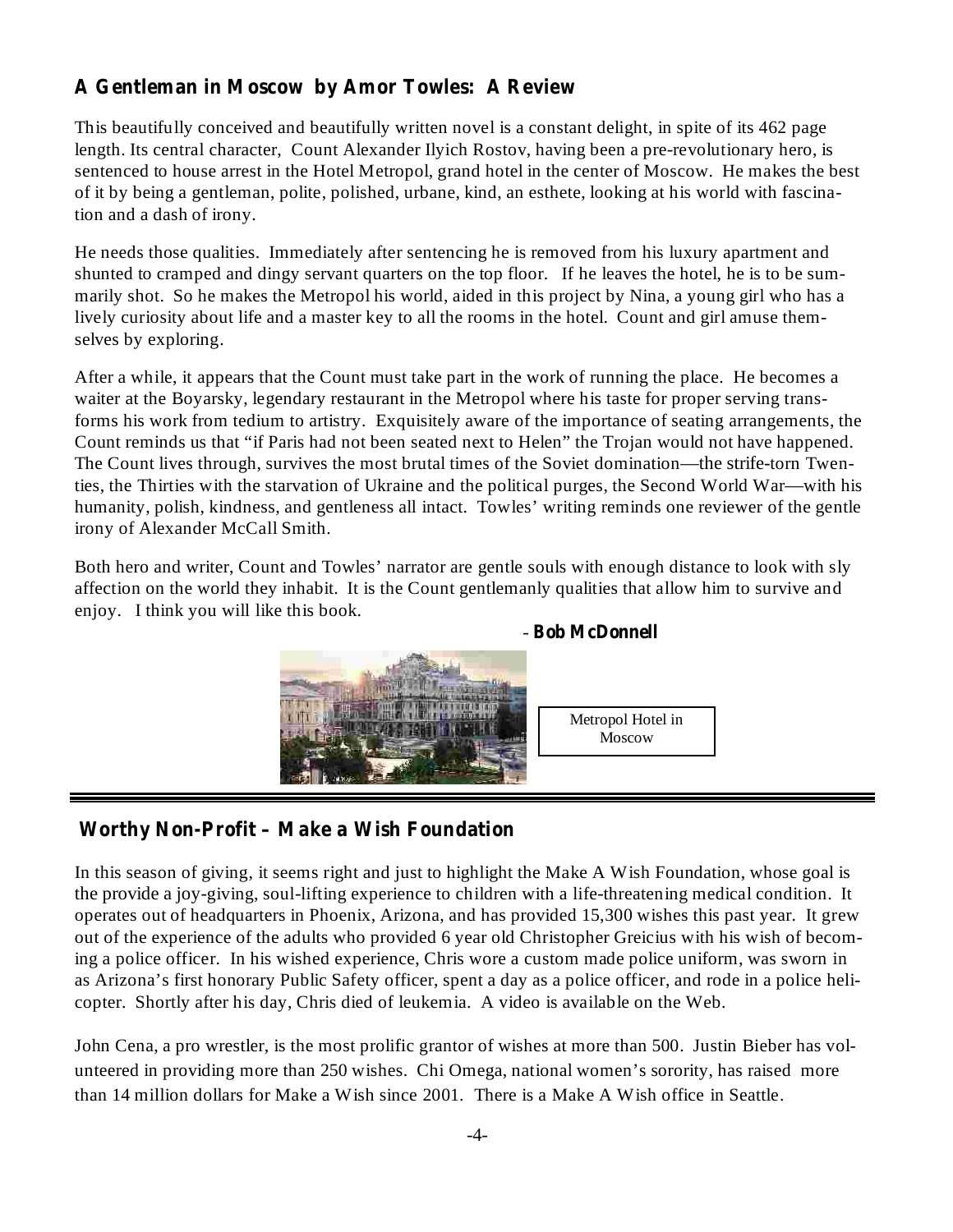#### **Poetry Corner**

It's past midnight now Alone she walks down the hall Looking for herself

#### **Evelyn Wright** by

Joyful lovely ball One by one guests slip away She is now alone

**Pat Clarke** by

# *It's Party Time!*



We'll be decorating the Squalicum Yacht Club at 2 p.m. on December 20th in preparation for our party that night. If you would like to be part of this fun event, please join us.

# **WWURA Calendar 2017 - 2018 December 2017**

- 5—Board Meeting
- 9—Jingle Bell Run/Walk 20—Holiday Party

### **January 2018**

2—Board Meeting 17—Travelogue—Roy Clumpner, Churchill, Manitoba

**February 2018** 6—Board Meeting

16—WWURA Lunch—Bert Webber, Speaker

**March 2018**

- 6 –Board Meeting
- 21—Travelogue

### **April 2018**

- 3—Board Meeting
- 18—Travelogue
- 13—WWURA Lunch—Ambassador John Koenig, Speaker



*Reservation Form* **Holiday Party Wednesday, December 20, 2017 Squalicum Yacht Club 2633 South Harbor Loop Road**



Name(s)\_\_\_\_\_\_\_\_\_\_\_\_\_\_\_\_\_\_\_\_\_\_\_\_\_\_\_\_\_\_\_\_\_\_\_\_\_\_\_\_\_\_\_\_\_\_\_\_ Phone Number \_\_\_\_\_\_\_\_\_\_\_\_\_\_\_\_

Enclosed is a check (payable to WWURA) for \$\_\_\_\_\_\_\_\_\_\_\_\_ for \_\_\_\_\_\_\_\_people

Send your reservation(s) and \$7 per person (to cover the cost of the hall, music, and some food) to:

#### **Chris Gerhold 829 Racine Street Bellingham, WA 98229**

**Deadline for reservations—December 16, 2017** Questions? Call Chris at 733-9265.